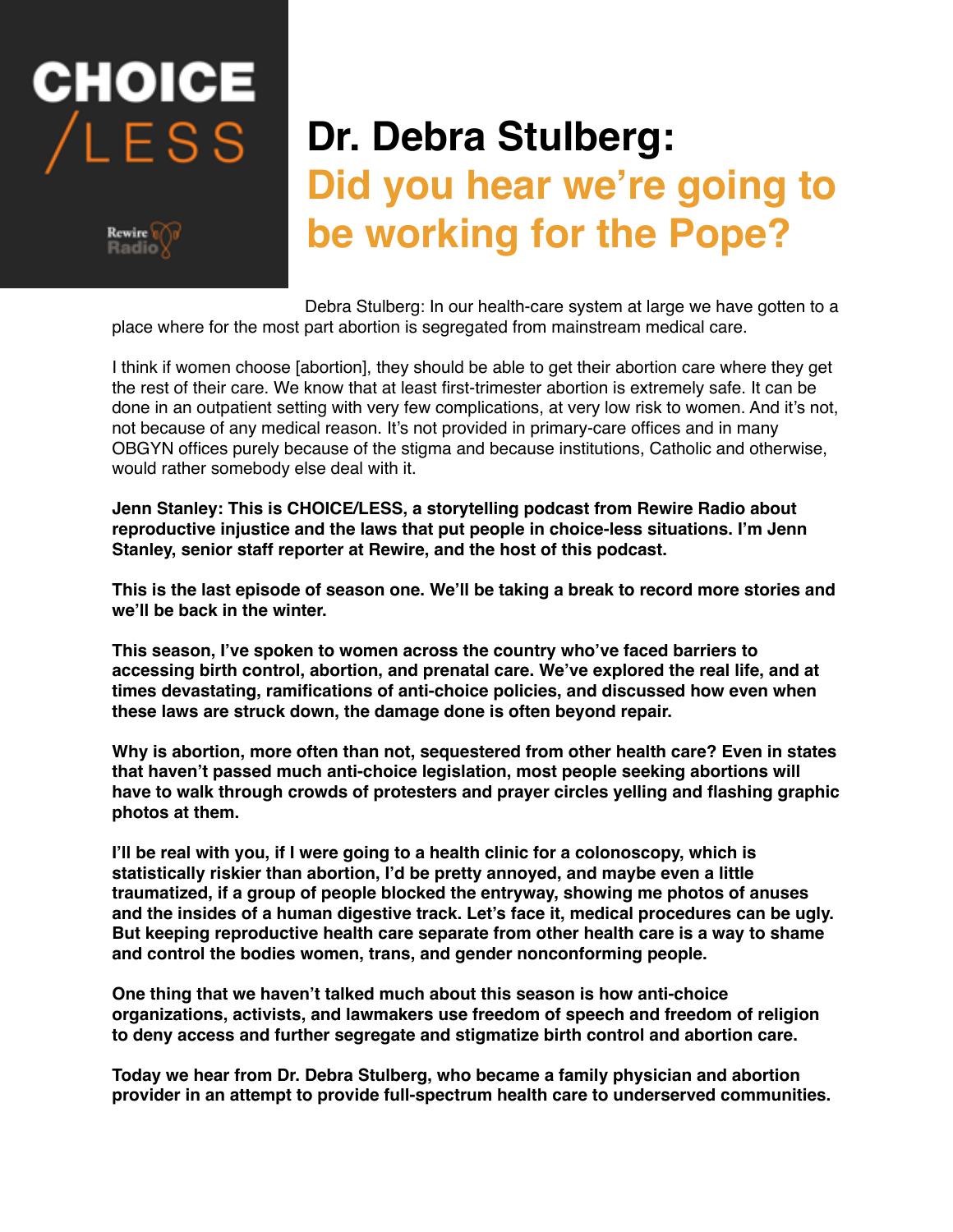### **But during her residency, she saw the dark side of so-called religious freedom, and the effect that it can have on quality of care. Here's her story.**

DS: I did not go to college thinking that I wanted to be a doctor. I knew growing up in Chicago, and specifically in Hyde Park on the South Side of of Chicago, that I knew I was really interested in issues around urban poverty and how families cope and try to thrive in that setting. I had done quite a bit of tutoring and other types of volunteering on the South Side of Chicago. I thought I would be a social worker, teacher, or psychologist, working with families living in urban poverty.

It was in that setting that the idea of medicine as a means to that end first really appealed to me.

I went to Harvard for college, and I was working in an after-school program through the Phillips Brooks House, working in one of the housing projects in Boston. And the kids I was working with were 10 and 11 years old and mostly girls. And a couple of the girls I had gotten close with were talking among themselves and talking with us, their college student tutors, about their older sisters and cousins who were having babies in high school. And we listened to these girls talk and it was clear that at 10 and 11, a lot of these kids anticipated that that was their only future, that was their only path, that they would have kids. They were having conversations about if they wanted to wait until they got out of high school to have their first baby. This was such a different life experience for me. I saw these kids as really smart and having lots of great ideas, and the idea to me that early motherhood was the only option they could see just was really striking and kind of upsetting to me.

So I started thinking about the role of an adolescent medicine doctor or an OBGYN working in a community health center as someone who could really make a difference and get to know teenagers and provide options, help them access options for their lives maybe other than becoming parents really young.

The first step was taking a lot of science classes that I avoided. I was a women's studies major studying policy around a lot of these issues. So first I had to go and make sure than I was OK taking chemistry and biology. When I figured out that I could basically make it through those I decided to go ahead and apply to medical school. I had to go back and take a whole bunch of science classes and then ended up going back to Boston and back to Harvard for med school.

I was able to do a little more work in that same community. And the piece that really changed for me during medical school was finding family medicine. I went in thinking OBGYN was the path you take if you want to provide women's health and focus on reproductive health. Through a couple wonderful mentors in the Boston area and around the country I learned that family physicians really can be full scope reproductive health care providers.

I knew going in to medical school that I wanted to be an abortion provider. I wanted to include abortion as one of the services that I offered because I felt that it was really important and it's something women don't have the access to that they deserve. So the discovery that family physicians can be abortion providers, that there are many family physicians who are abortion providers, and in sort of a holistic context where you're seeing a person within their family, within their community, was really appealing to me. And that's what I love about the field of family medicine, and that's a great choice for me.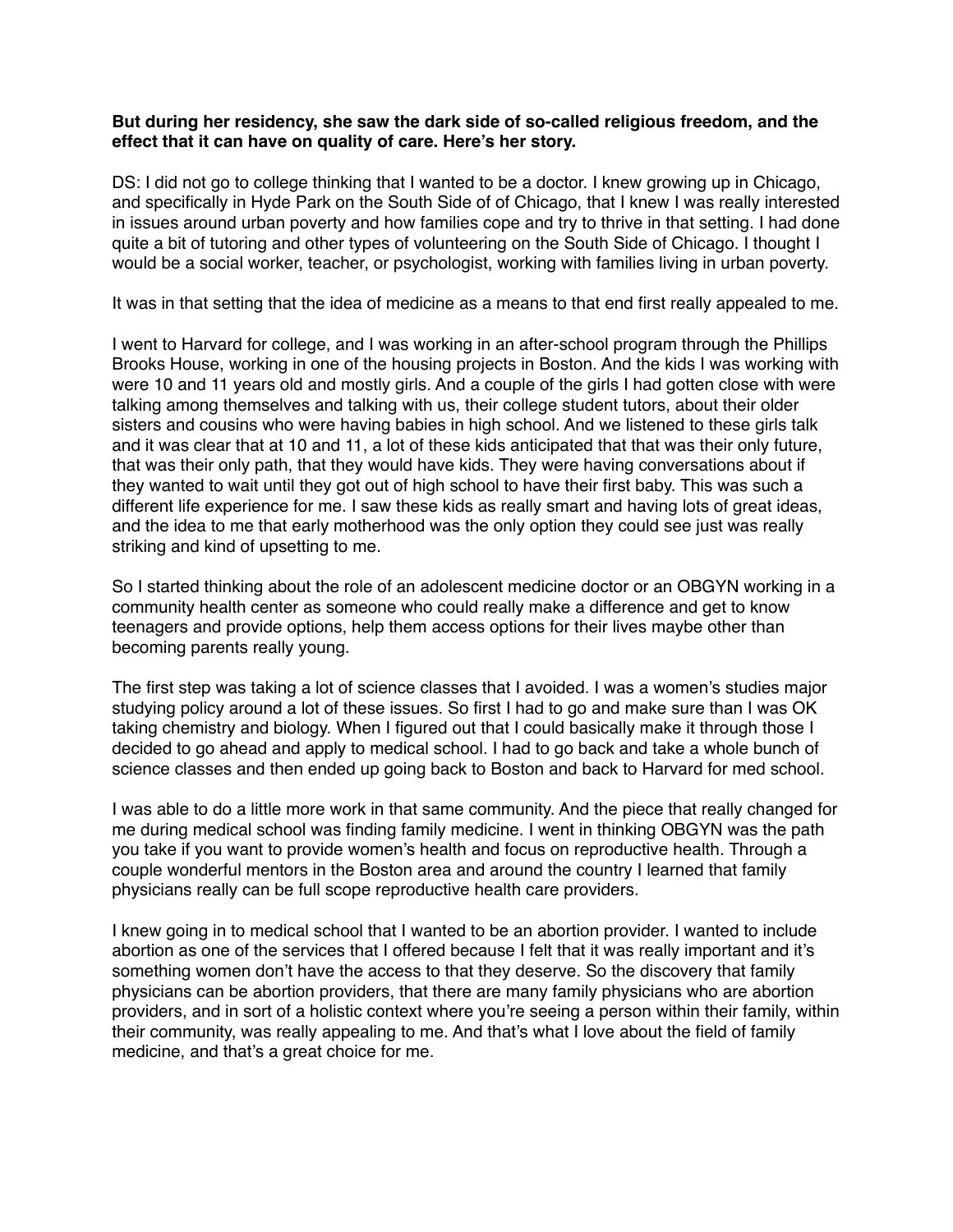**JS: Dr. Stulberg was actively involved in Medical Students for Choice, and though she was aware of the prevalence of clinic violence while she was in medical school in the late nineties, early aughts, she says the overall culture at Harvard Medical School was supportive of her decision to become an abortion provider.**

DS: When I finished med school I made the decision to come home to Chicago where I had grown up to do my residency. At the time, there was not a single family medicine residency in the Chicago area that offered abortion training as a routine part of the curriculum. There were programs that expressed support and people told me during the interview process that there would be opportunities for me to get that training, so I decided to pick a hospital that told me I had a lot of elective time I could use and they expressed support for me using my elective time to get abortion training.

That turned out to be more difficult than I thought for a couple reasons. I chose West Suburban hospital for my residency and West Suburban is a really interesting place. It sits just on the suburban side of the western edge of the city of Chicago. The hospital literally sits on Austin Boulevard, and on the east side of Austin Boulevard is the neighborhood of Austin on the West Side of Chicago and on the other side is the suburb of Oak Park.

West Suburban hospital has a really strong commitment to providing high-quality care to the underserved community on the West Side of Chicago. They also are known within the family medicine world with a very strong training program in women's health, and especially in obstetrics and maternal and child health. And they take a public health approach to a lot of those issues.

At the time they also expressed support for my getting abortion training and told me that other people had gone through that. It turned out to be more challenging for me to get abortion training than I expected for a number of reasons. One is that the clinics around the Chicago area at the time were really not set up to take residents, and I didn't know that at the time. I ended up having to call around a lot and use a lot of my contacts from Medical Students for Choice. Even so, in order to get the training that I felt I needed I had to spend a month and a half in New York, and I was able to get in for one month at Planned Parenthood.

The other thing that happened during my residency is that West Suburban Hospital announced that it was going to be taken over by Resurrection Health Care, a large Catholic hospital system.

I learned this while I was on call one night. The attending physician who I was working with and I ran off the labor and delivery floor to grab a quick dinner. We were sitting in the cafeteria and he said to me, "Did you hear we're going to be working for the Pope?" And I had no idea what he was talking about, but came to find out that West Suburban was in the final stages of sealing the deal to be acquired by Resurrection.

I was in my first year of a three-year program. Now the first thing that I thought of was how it was going to affect my abortion training that I felt really strongly about. And I should mention that West Suburban was not providing abortion services at the time. So like many people at the time, I thought that the implications for patients would not be that big, because we weren't providing abortions and Catholic hospitals can't do abortions. But as I was driving home the next day, I started thinking about other services we were providing and wondering if those would be impacted.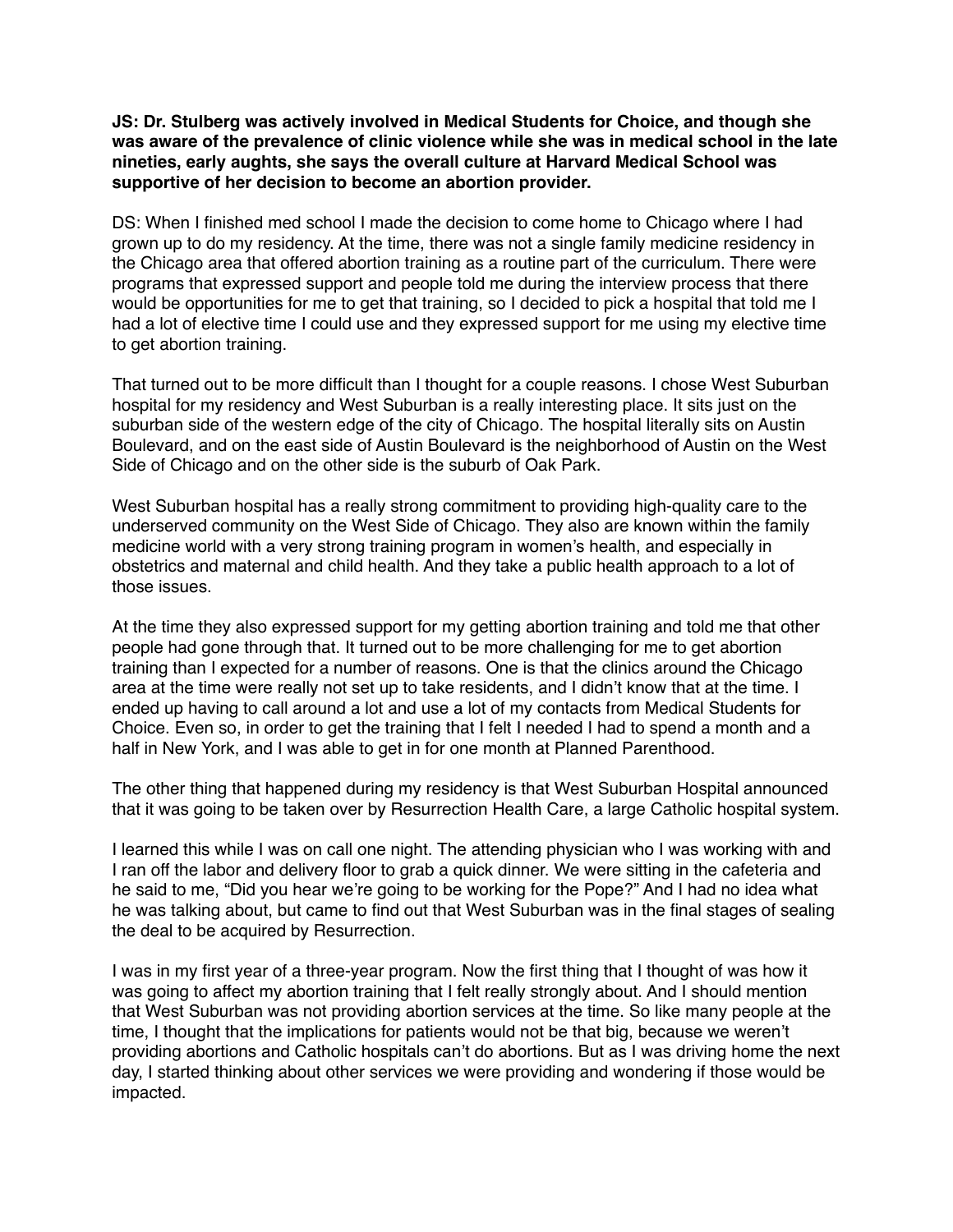**JS: Refusal laws, also called conscience laws, allow people and institutions such as hospitals, pharmacists, employers, and insurers, to refuse to provide, pay for, or refer for medical treatment. These laws came into play in 1973, after Roe vs. Wade legalized abortion in the United States. And we've seen a resurgence of this kind of legislation in the last decade.** 

**In recent years of turmoil in the health-care industry, non-profit and community hospitals have struggled to stay afloat, while Catholic hospitals have taken over and thrived. And when a nonsectarian hospital merges with a Catholic hospital, it becomes subject to the rules of the Church.** 

**About 20 percent of the hospital beds in the United States are owned by the Catholic Church, according to NARAL Pro-Choice America. And as of 2013, ten of the 25 largest health-care networks in the United States were Catholic, according to a joint report by the American Civil Liberties Union and Merger Watch, a non-profit organization that advocates for scientifically accurate patient care and a patient's beliefs over the religious beliefs of the health-care organization.** 

DS: I called Susan Yanow who was a friend, colleague, and mentor of mine when I was in medical school, and she said you have to call Merger Watch and that's what I did. I called the organization Merger Watch, and they were and still are really the experts at helping communities that want to resist a Catholic hospital merger or takeover, or limiting the effects of Catholic hospital takeovers and the effects of Catholic and other restrictions on care in general.

We did our best to launch a coalition and a community effort to stop that hospital takeover. We created a group that we called West Suburban Merger Watch. We brought together organizations and people from the community and other groups around Chicago that were concerned. In the end the hospital was taken over by Resurrection.

I think we were able to apply some pressure and get the hospital to make some minor concessions, but I do think that women and others in the community really lost access to services when the hospital became part of Resurrection.

One of the most prominent services that we were providing on a regular basis at West Suburban that we had to stop immediately when we became part of the Catholic system was postpartum tubal ligations, well all tubal ligations. But when women were getting their prenatal care with a doctor at West Suburban or one of the affiliated clinics, it was not uncommon for women who reached their desired family size to say, "After I give birth to this baby, can you tie my tubes?" And that was their plan. They had spoken with their doctor. And then the hospital got taken over by Resurrection, and they go into labor and we can't do their tubal, which was really upsetting.

I have spoken with residents who trained after me. They pointed out that even once West Suburban was no longer under Catholic auspices, there were still many doctors who had trained during its time of being owned by Resurrection, and they never leaned how to do tubal ligations. So now women coming into a hospital that is no longer Catholic are facing a situation where the doctor on call may not have the skills.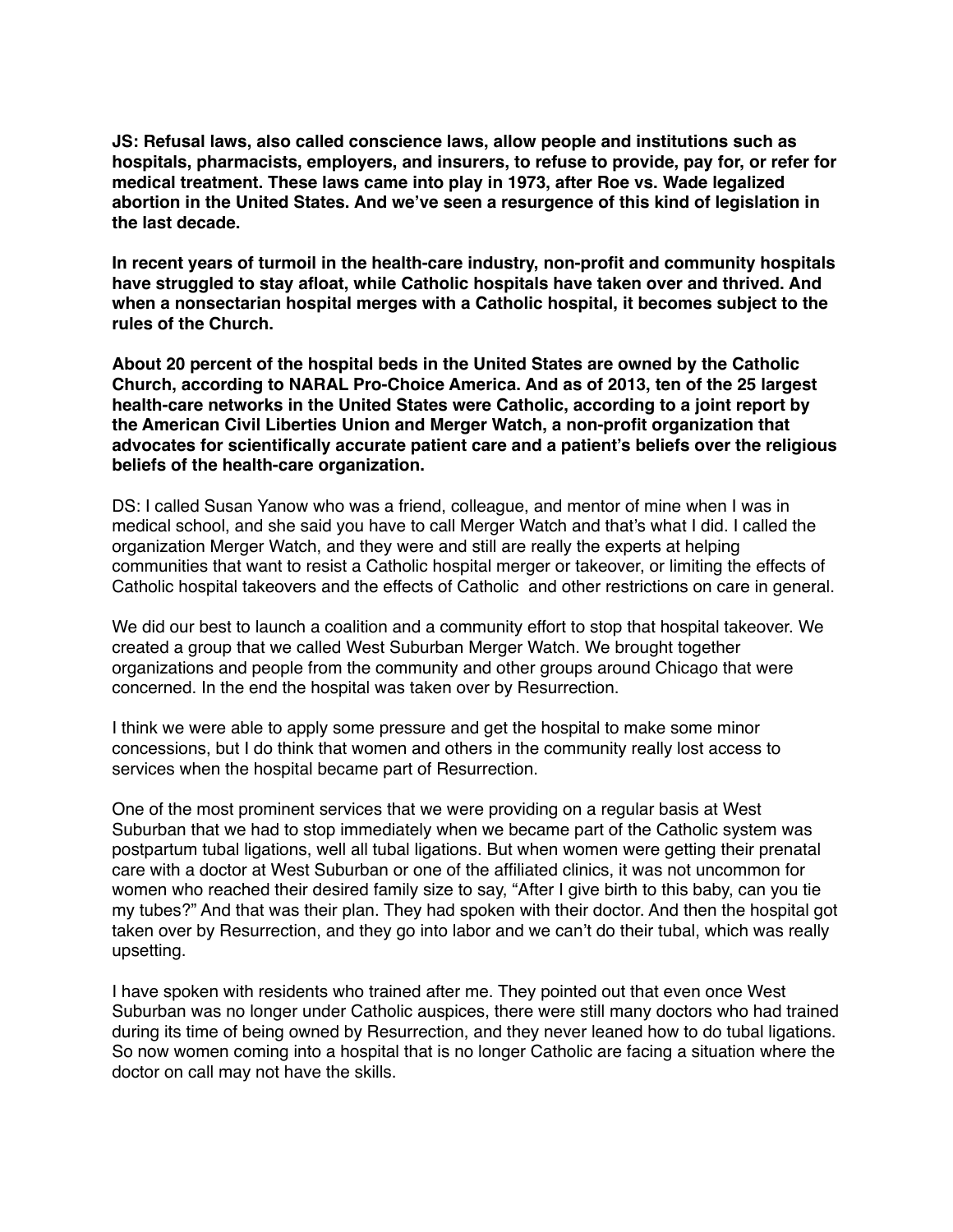### **JS: It also affected a doctor's ability to prescribe contraceptives if the doctor was employed by Resurrection or had a practice in a building owned by Resurrection.**

DS: The rules around that and how it gets applied are not uniform across the board. And you hear a lot of work-arounds for how doctors do that. But certainly it's not as straightforward as if you go see your doctor and they're not in a Catholic facility.

So let me give you some examples: one of the things that West Suburban told us, my program director specifically said that, "well in many cases, a patient who is getting birth control may have a medical reason reason why they want to or need birth control. Maybe they have acne and the birth control pill we know is effective for treating acne. So if your reason for giving it is acne, you can give birth control. You can't give it as a contraceptive, but if it happens to have the side effect of being contraceptive, you can give it."

So that work-around of giving contraceptives for non-contraceptive purposes, wink wink, nudge nudge, we know you patient actually want contraceptives. We'll find some other diagnosis you have that we can say is the reason we're giving it is what we were told to do.

For the residents, even if we were working on the off-site independent clinic, because we were employed by the Catholic hospital, we were told that we were no longer allowed to insert IUDs for example, so we had to either choose to do that under the table, and hope that our program didn't find out about it, or we had to refer our patients to someone else.

## **JS: The merger changed the protocol for prescribing emergency contraceptives to victims of sexual assault in the ER. In fact, 55 percent of Catholic hospitals will not dispense emergency contraceptives even if a patient comes in after having been raped.**

DS: Patients who came into the emergency room at West Suburban after a sexual assault when the hospital was secular, a routine part of the protocol was that they received emergency contraception if it was appropriate, and if they were within the medically effective time period. When the hospital takeover talks were happening one of the things that our Merger Watch group did was try to call attention to the fact that emergency contraception may not be available in the ER. So the hospital at the highest level made a decision that they would follow a protocol that has been used by other Catholic hospitals. It was called the Peoria Protocol after a hospital in Peoria where it was first used.

I believe that says if a woman comes in after a sexual assault, and it is medically appropriate for emergency contraception, we will administer an ovulation test. If it shows she's ovulating, we can't give it because then there's a risk or preventing implantation of a fertilized egg. Now around the time of ovulation is the time that you're most likely to conceive, and therefore the time that the medicine would be most helpful. But they decided they were going to use this protocol, or they could call a doctor from the offsite clinic, and have a procedure for the patient to get a prescription for emergency contraception offsite from another doctor, adding a layer of hassle, need for transportation, etc. for the patient, but that was their work-around for them to be able to publicly say, OK, we can still provide emergency contraception.

**JS: And this is really only the beginning. The ambiguity of many Catholic hospitals ethical training regarding how to care for a patient with an ectopic pregnancy or a preterm rupture of the membrane could lead to life-threatening complications.**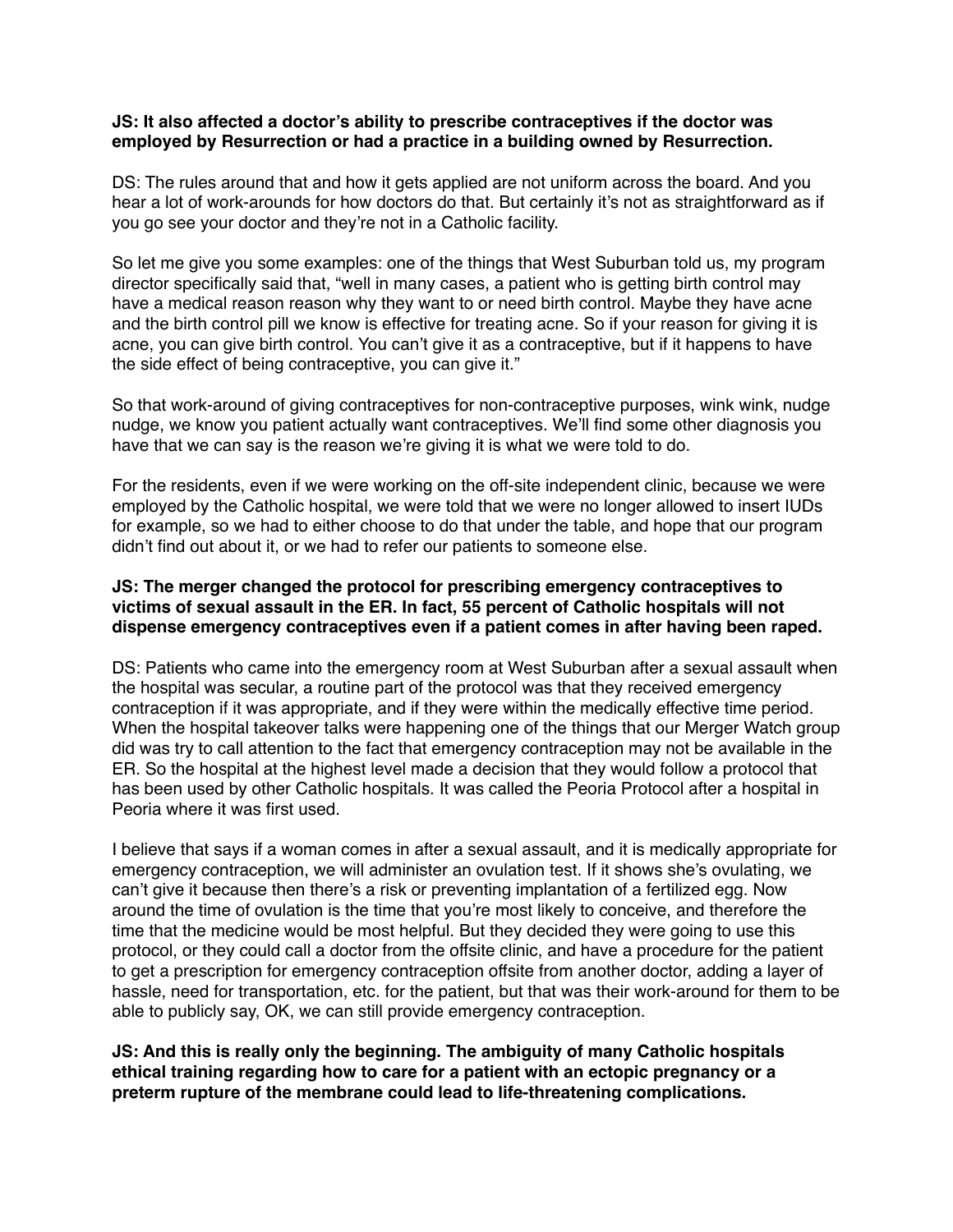DS: One case, a woman came in with an ectopic pregnancy, and the doctor who was on call for the obstetric services was consulted. And in her medical opinion the best treatment for this patient was methotrexate which is a medicine you can take for ectopic pregnancy that basically dissolves the pregnancy that's developing in the fallopian tube and allows the woman to have her ectopic pregnancy treated without surgery.

I should say that ectopic pregnancy is life threatening for the pregnant woman. It means that the pregnancy has implanted outside the uterus and 97 percent of them are in the fallopian tube. If the embryo continues to grow in the fallopian tube, the tube can rupture and the woman can hemorrhage and die. Before we had modern treatment for ectopic pregnancy, many, many women died of ectopic pregnancy.

The best thing we can do for it is identify it early and treat it. And in some cases you do need surgery, when it's just not a good candidate for medical treatment with methotrexate. But in this case the doctor felt that methotrexate would be a very good option for the patient. And this doctor had gone through the required training the Catholic ethical and religious directives, and her interpretation from what she had heard was that now that this hospital is Catholic we cannot give methotrexate for ectopic pregnancy. That would be seen as an abortion, and it's not allowed. So she recommended to this patient, if you want methotrexate, which I think is best, you should sign yourself out of this hospital and go to a different hospital where you can get it.

Same thing with rupture of membranes cases. So when the bag of water has broken in a pregnant woman, the risk of an infection setting into the uterus that can spread to her body goes up as time goes on. It's generally thought that if nature has declared itself and the pregnancy is ending, that the sooner the fetus is removed, the safer it is for the woman. That isn't to say that there aren't some times where it's ok to watch and wait for a while but what happened is that a couple of patients came in, their bag of water had broken and the doctor determined the fetus is not viable, and that it's the beginning of a miscarriage. But because the fetus still had a heartbeat, the doctors were told that they could not do anything that would expedite ending the pregnancy, and that they couldn't induce labor. They couldn't do any procedures. In this type of case, the failure to act in a timely fashion when the membranes have ruptured and the fetus is nonviable, are cases that we hear about around the country.

When I learned that the hospital that I had gone to enthusiastically because I thought it was going to be a great place to learn comprehensive women's health was going to become Catholic, I was both very distressed for myself and for my patients, and very motivated to do what I could to fight it. It became the defining experience of my residency, and has gone on to shape a lot of my career.

#### **JS: When she was a resident, Dr. Stulberg was surprised by the lack of data regarding the difference in care at a Catholic facility vs. at a nonsectarian hospital. She and another researcher, Lori Freedman, have devoted their research to learning more about patient and physician perspectives of Catholic health care.**

DS: In an effort to get more research on this topic, Lori Freedman and I have started what we called the Research Consortium on Religious Health Care Institutions. Our goal is to provide data and conduct good research, so that policy makers addressing this important issue can do so with good information. We feel that patients should be able to have their own values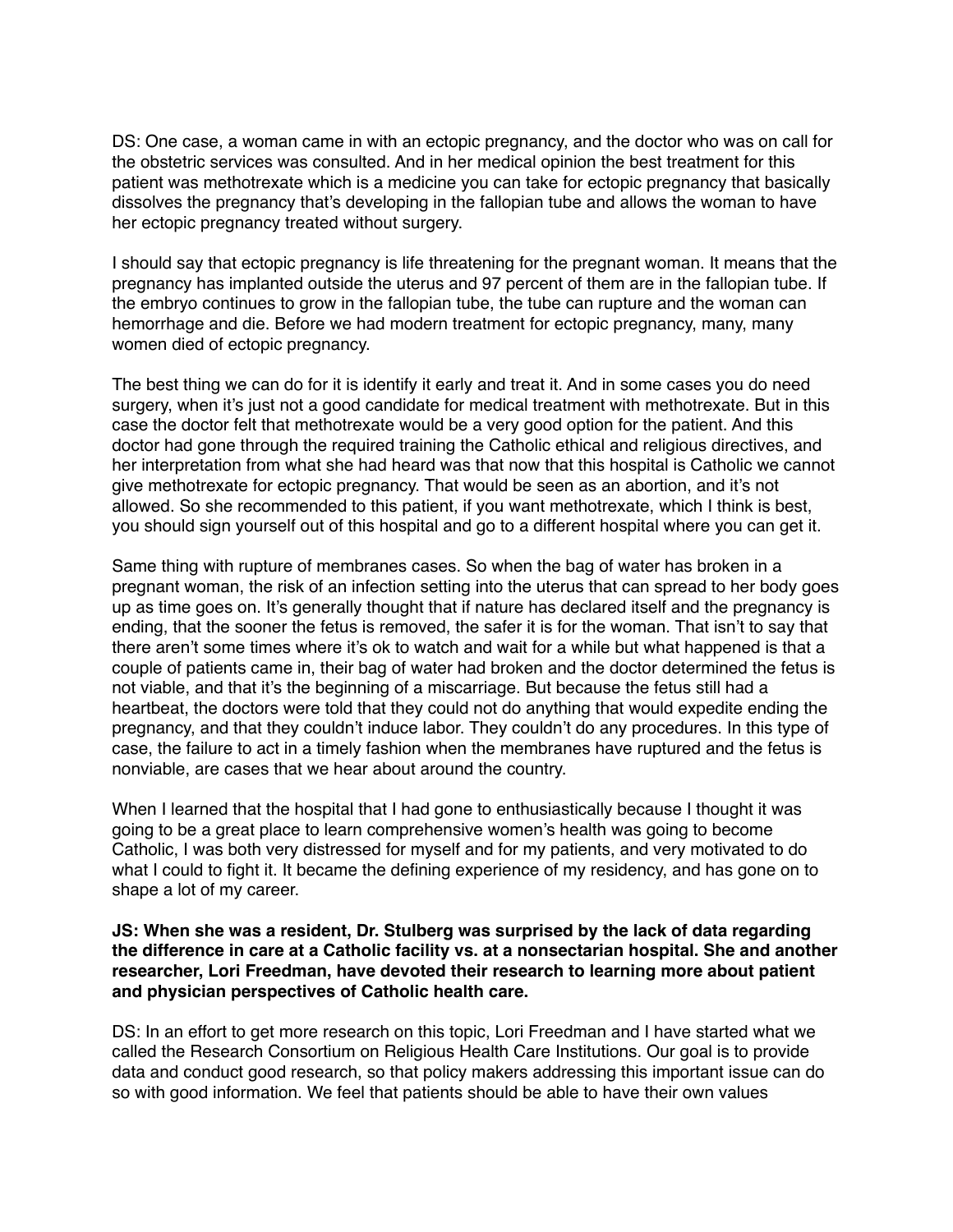expressed in the health care they receive. That health care should be respectful of that, and policy that promotes that needs a good sense of what's so, what is going on currently in religious and secular institutions.

What we're trying to find out is do women even know, first of all how do you identify a Catholic hospital, how do you learn if it is, what its religious affiliation is. And if they know it's Catholic, do they know that means that you shouldn't expect to get a tubal ligation here. You shouldn't expect to get an abortion, even if it's for a severe fetal anomaly or something like that.

When I was a resident, I expected that abortion care would be restricted at a Catholic hospital. I didn't expect that such a broad scope of reproductive health services would be restricted. If other women are like me, I don't think it's fair to put the onus of, oh you can choose to go elsewhere, on women if hospitals aren't being clear in communicating what they do and don't provide.

When you go to your doctor and you say, "Hi I'm here form my checkup, and I'd also like birth control." And they say, "Great let's do your Pap smear, and lets talk about STDs, but if you want birth control, we're going to have to come up with a different reason because I can't do birth control for birth control's sake." That's sending a message that that's not a legitimate medical need. That [birth control] is a separate part of health care or a separate part of your medical needs as a person. Even if you happen to be lucky enough to be able to make it to that next appointment, get the contraceptive you want, go to the other hospital, get the tubal ligation you want, you've been told this need is separate. It's marginal. A I think that's stigmatizing and I think that's part of the harm that further segregates reproductive health care.

#### **JS: Dr. Stulberg has a general primary-care practice at a federally qualified health center that does not provide abortions. She provides at John H. Stroger Hospital of Cook County, a public teaching hospital in Chicago.**

DS: So and I teach family medicine residents at UIC who come there for part of their training. So I do provide abortions but I don't provide abortions in an integrated way with my primary care. In general they're separate. They're separate for me as they are for many patients and in our health care system.

Being conscientious about when you have a child, I think is one of the most responsible things a person can do. The ability to have a health-care provider you trust, who can talk to you about your safe and effective options, and help you access the option that you choose, whether that's a contraceptive method or abortion, to me is a right. We should all live in a society where women have the ability to make those choices for themselves, not just on paper but actually have the health care relationships, have access to those services.

I think it should be the opposite of stigmatized. I think it should be celebrated.

**JS: We'll be back with new episodes this winter. In the meantime, our podcast feed in iTunes and elsewhere will soon transform from CHOICE/LESS to Rewire Radio. While we prepare new episodes of this show, Rewire will bring you new podcasts and audio stories right here. So stay subscribed and look for a lot more reproductive justice coverage and analysis coming this fall from Rewire Radio.**